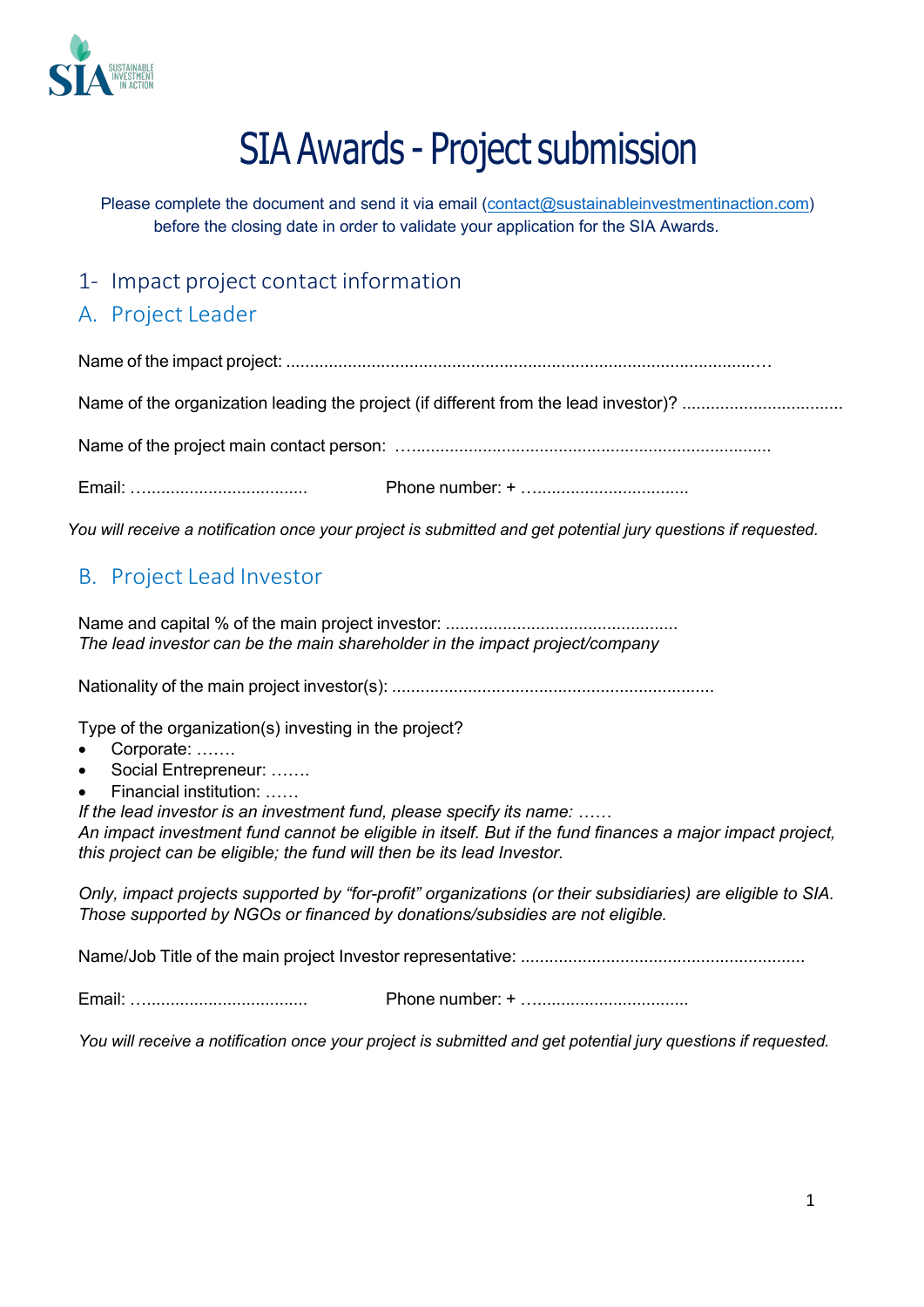

## 2- Project general presentation

2-1. Describe your project, its context and the essential points to remember (500 characters max.)

2-2. What are the primary impact objectives of your project? What urgency does your project address? (500 characters max.)

2-3. Among the following categories, where would your project be best placed? Which majors SDGs does it mainly cover?

*Please pick one primary category. If your project was to address other SDGs (secondary categories), you can mention it and detail those impacts in section 3-A.*

| SIA Awards 2022 | <b>RESOURCES &amp;</b><br><b>ECOSYSTEMS</b> | <b>BASIC NEEDS</b>    | <b>WELL-BEING</b> | <b>LIVING CONDITIONS</b>   |
|-----------------|---------------------------------------------|-----------------------|-------------------|----------------------------|
| 8 Categories    | <b>RESOURCES</b>                            | <b>POVERTY</b>        | <b>HEALTH</b>     | <b>LIVING STANDARDS</b>    |
|                 | $\cdot$ SDG 12 & 13                         | $\cdot$ SDG 1 & 2     | $\cdot$ SDG 3     | $\cdot$ SDG 8 & 11         |
|                 | <b>ECOSYSTEMS</b>                           | <b>UTILITIES</b>      | <b>EDUCATION</b>  | <b>INEQUALITIES</b>        |
|                 | $\cdot$ SDG 14 & 15                         | $\cdot$ SDG 6 & 7 & 9 | $\cdot$ SDG 4     | <b>⋅SDG5&amp;10&amp;16</b> |

#### 3- Evaluation by criteria

*Each project will be evaluated by the jury taking 3 criteria into account, the impact and social/human dimension being the main ones.*

## A. Impact (60% of the total SIA Awards score)

A-1. Describe the impact and its evolution for your project and the units of measurement chosen? Is this project a one-off or will there be a continuation? (1000 characters max.)

A-2. Is this impact objective in the heart of your project's development strategy (For impact project) or is impact a consequence of the strategy (With impact project)? ……………...

*Please attach any impact measurement proof or certifications from internal or external sources (if available)*

B. Involvement (20% of the total SIA awards score): *Effectiveness of engagement with stakeholders, Social/Human impact.*

B-1. Can you describe the positive social/human impact of the project? Did you include a social/humanimpact objective in the project since its inception ? (1000 characters max.)

B-2. To what extent did employees or other stakeholders (associations, NGOs, local communities, officials…) have input or participate into the project? How many persons are involved and who are they? (500 characters max.)

*Please attach any human impact measurement proof or certifications from internal or external sources (if available)*